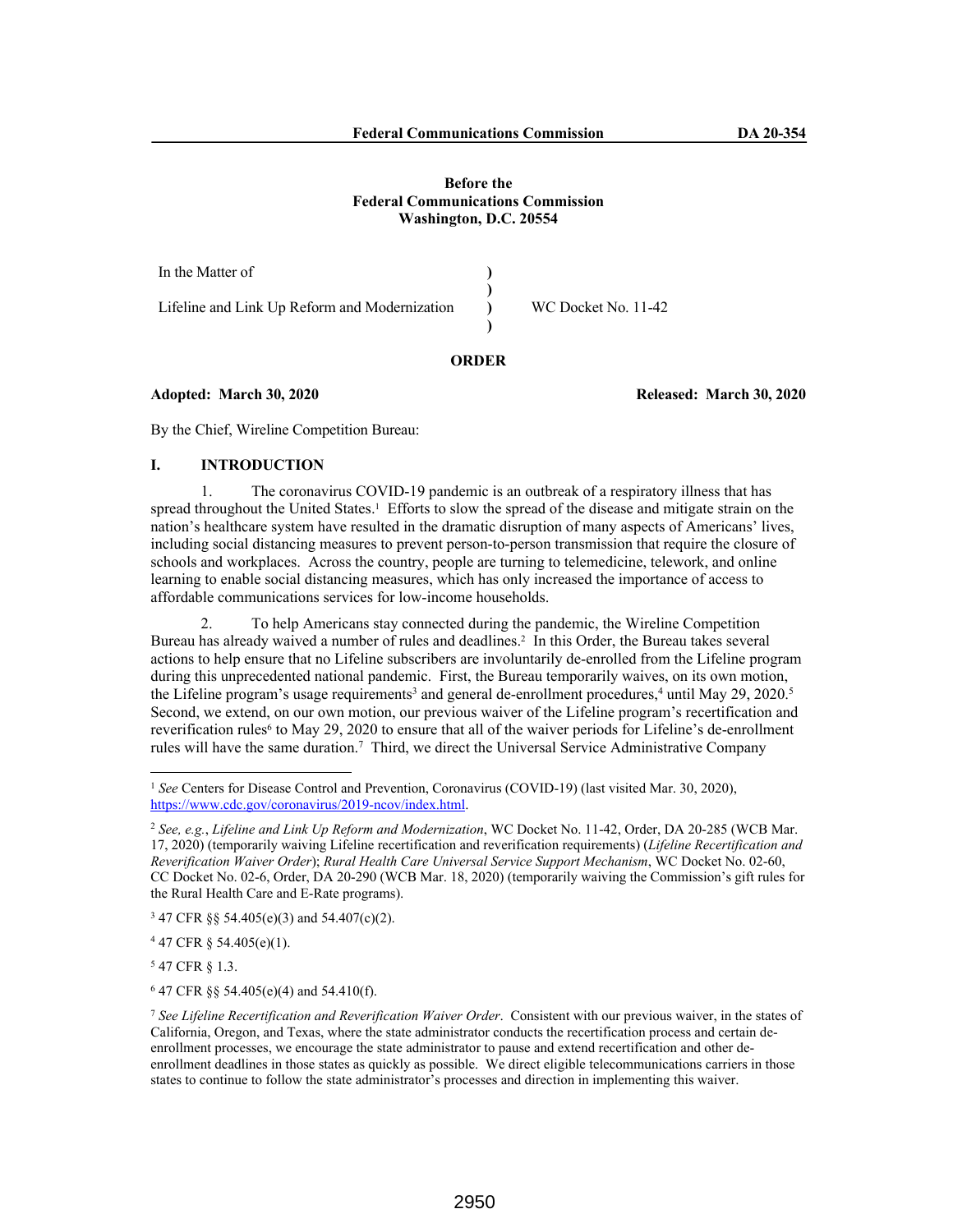(USAC) to pause any involuntary de-enrollment of existing subscribers. Based on the record before us, we find that good cause exists to temporarily waive these rules, as provided herein, to assist Lifeline program participants potentially affected by the coronavirus and community efforts to slow its spread. We will continue to monitor the situation to determine whether any additional extension of these waivers and directives is needed.

### **II. BACKGROUND**

3. The Lifeline program provides qualifying low-income consumers discounts on voice or broadband Internet access service to help ensure that all Americans have access to affordable communications service.<sup>8</sup> Under the Federal Communications Commission's rules, Lifeline providers must only claim reimbursement from the Lifeline program for those subscribers who are actual qualifying low-income consumers.<sup>9</sup>

4. Lifeline providers are required by the program rules to de-enroll any Lifeline subscriber who the carrier has a reasonable basis to believe is no longer eligible for the program.<sup>10</sup> A Lifeline provider who believes that a subscriber is no longer eligible for the program must provide that subscriber with written notice, and the subscriber then has 30 days to demonstrate their continued eligibility, or else be de-enrolled from the program.<sup>11</sup> For Lifeline subscribers who do not pay a fee for their Lifelinesupported service, the subscriber's eligible telecommunications carrier (ETC) may only claim reimbursement from the Lifeline program for those subscribers who have used their Lifeline service in the past 30 days.12 If a Lifeline subscriber receiving a free-to-end-user service does not use their service for 30 days, the ETC must notify the subscriber that they have 15 days to "cure" the non-usage or they will be de-enrolled from the Lifeline program.13 Subscribers who do not use the service during the cure period must then be de-enrolled.

5. Lifeline subscribers are also required to certify their continued eligibility for the program, and may also be required to provide proof of eligibility for USAC's National Verifier eligibility determination system.14 In light of the challenges posed by the COVID-19 pandemic, the Bureau, on March 17, 2020, granted a 60-day waiver of these certification requirements to ensure that no Lifeline subscriber would be de-enrolled for failing to certify or verify their continued eligibility.<sup>15</sup>

## **III. DISCUSSION**

6. Generally, the Commission's rules may be waived for good cause shown.16 The Commission may exercise its discretion to waive a rule where the particular facts make strict compliance

<sup>12</sup> 47 CFR § 54.407(c)(2).

<sup>8</sup> *See Bridging the Digital Divide for Low-Income Consumers*, Fifth Report and Order, Memorandum Opinion and Order and Order on Reconsideration, and Further Notice of Proposed Rulemaking, 34 FCC Rcd 10886, 10887, para. 3 (2019) (*2019 Lifeline Order*).

<sup>9</sup> *See* 47 CFR § 54.407(a).

<sup>10</sup> 47 CFR § 54.405(e)(1).

<sup>11</sup> *Id.*

<sup>13</sup> 47 CFR § 54.405(e)(3).

<sup>14</sup> *See* 47 CFR §§ 54.405(e)(4) and 54.410(f).

<sup>15</sup> *Lifeline Recertification and Reverification Waiver Order* at 2, para. 6.

<sup>16</sup> 47 CFR § 1.3.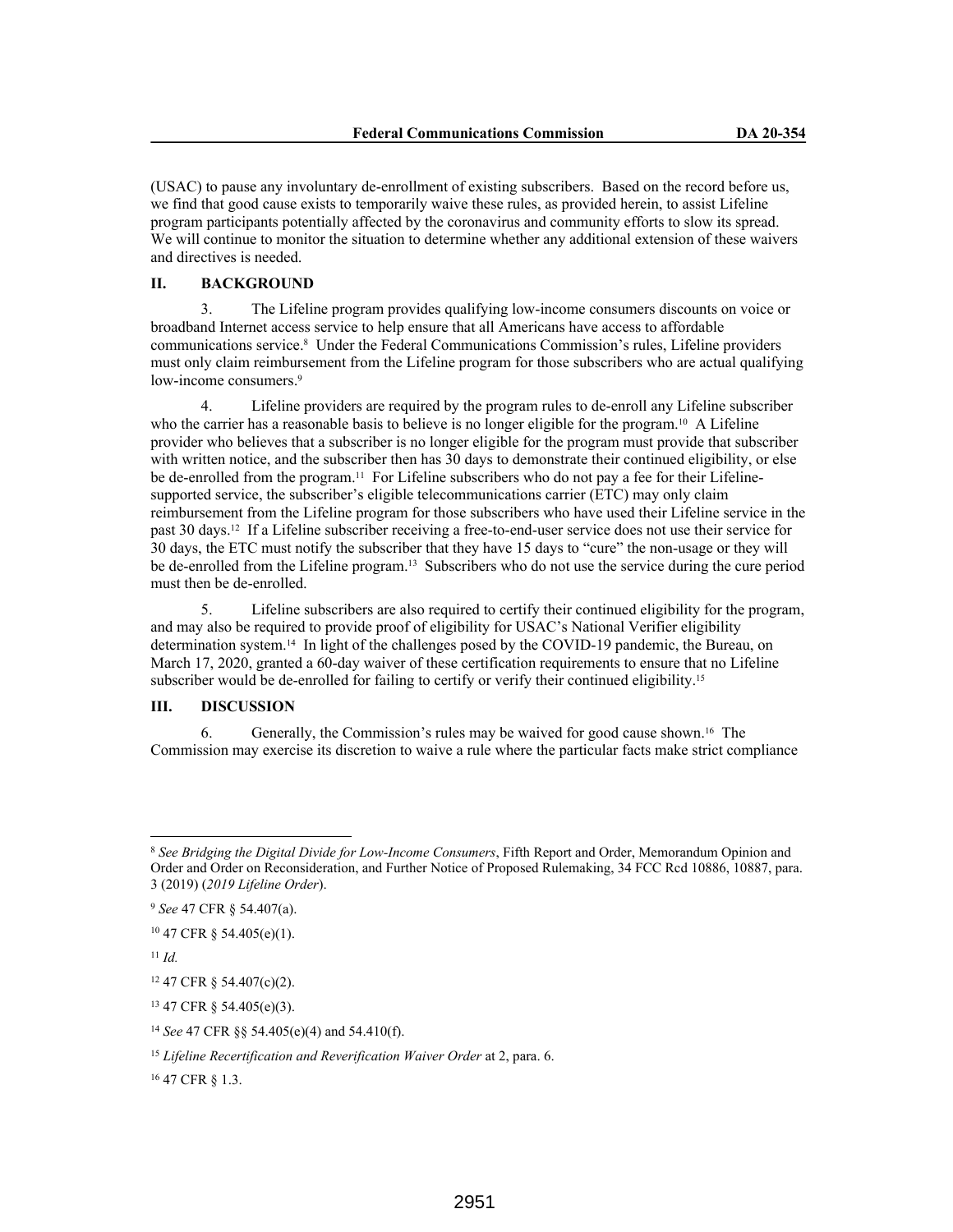inconsistent with the public interest.17 In addition, the Commission may take into account considerations of hardship, equity, or more effective implementation of overall policy on an overall basis.<sup>18</sup>

7. Based on the record before us, we find that good cause exists to waive for 60 days section 54.405(e)(1) of the Commission's rules, which requires Lifeline providers to de-enroll, pending written notice and a dispute resolution process, any Lifeline subscriber for whom the Lifeline provider has a reasonable basis to believe that the subscriber is no longer eligible for the program. We also find that good cause exists to waive for 60 days sections  $54.405(e)(3)$  and  $54.407(e)(2)$  of the Commission's rules, which require Lifeline subscribers who do not pay a fee for their Lifeline-supported service to use the service every 45 days or be de-enrolled. This waiver will prevent the de-enrollment of any Lifeline subscriber, including those who are in the 15 day cure period, who would otherwise have been deenrolled for non-usage over the next 60 days.<sup>19</sup> We direct ETCs to restart calculating Lifeline subscribers' non-usage periods after the end of the waiver period on May 29, 2020, so no Lifeline subscriber could be de-enrolled for non-usage until 45 days after the waiver period ends. Similarly, we direct ETCs and USAC to refrain from sending any new 30-day notices pursuant to section  $54.405(e)(1)$ until after the waiver period ends.

8. We find that, in light of the coronavirus pandemic and community efforts to slow its spread, including recent shelter-in-place orders and guidelines on social distancing,<sup>20</sup> requiring Lifeline subscribers to potentially leave their homes either to gather the necessary documentation to prove their continued eligibility in the program or to re-enroll in the Lifeline program after being de-enrolled for nonusage would create a potential risk to public health and be contrary to the public interest. Additionally, as Lifeline provider Smith Bagley, Inc. (SBI) points out, Lifeline subscribers who are de-enrolled for nonusage often return to carriers' retail stores to re-enroll, but many of those stores are currently closed: "With SBI's stores now closed, virtually all customers de-enrolled for non-usage would be unable to reenroll in the near future."<sup>21</sup> Because we recognize the importance of connectivity for all Americans during this pandemic, we believe that the public interest will be best served by allowing Lifeline subscribers to continue to receive service even if they have not used that service in the past 45 days, so that they will continue to have access to a ready connection to communications service should the need arise.

9. We will continue to monitor the situation to determine whether any additional waiver of these rules and deadlines is needed and we otherwise direct carriers to send non-usage notifications, as needed, to subscribers impacted by the waiver who have continued not to use their Lifeline service at the end of the waiver period. We also note, however, that while we are suspending de-enrollment rules to ensure that no current Lifeline subscriber involuntarily loses service during the waiver period, the Lifeline eligibility rules will remain in effect, and those who are not eligible for the program may not enroll and receive service.<sup>22</sup>

<sup>22</sup> 47 CFR § 54.409(a).

<sup>17</sup> *Northeast Cellular Telephone Co. v. FCC*, 897 F.2d 1164, 1166 (D.C. Cir. 1990).

<sup>18</sup> *WAIT Radio v. FCC*, 418 F.2d 1153, 1159 (D.C. Cir. 1969); *Northeast Cellular*, 897 F.2d at 1166.

<sup>19</sup> *See* 47 CFR § 54.405(e)(3).

<sup>20</sup> *See, e.g.*, Centers for Disease Control and Prevention, How To Protect Yourself https://www.cdc.gov/coronavirus/2019-ncov/prepare/prevention.html; Sarah Mervosh, Denise Lu, and Vanessa Swales, *See Which States and Cities Have Told Residents to Stay at Home* (Mar. 27, 2020) https://www.nytimes.com/interactive/2020/us/coronavirus-stay-at-home-order.html (stating that as of March 28, at least 229 million people in 26 states are being urged to stay at home).

<sup>21</sup> *See* Letter from David A. LaFuria and Steven M. Chernoff, Counsel to Smith Bagley, Inc., to Marlene H. Dortch, Secretary, FCC, WC Docket No. 11-42, at 4-5 (filed Mar. 24, 2020) (requesting a temporary suspension of the nonusage rule for this reason).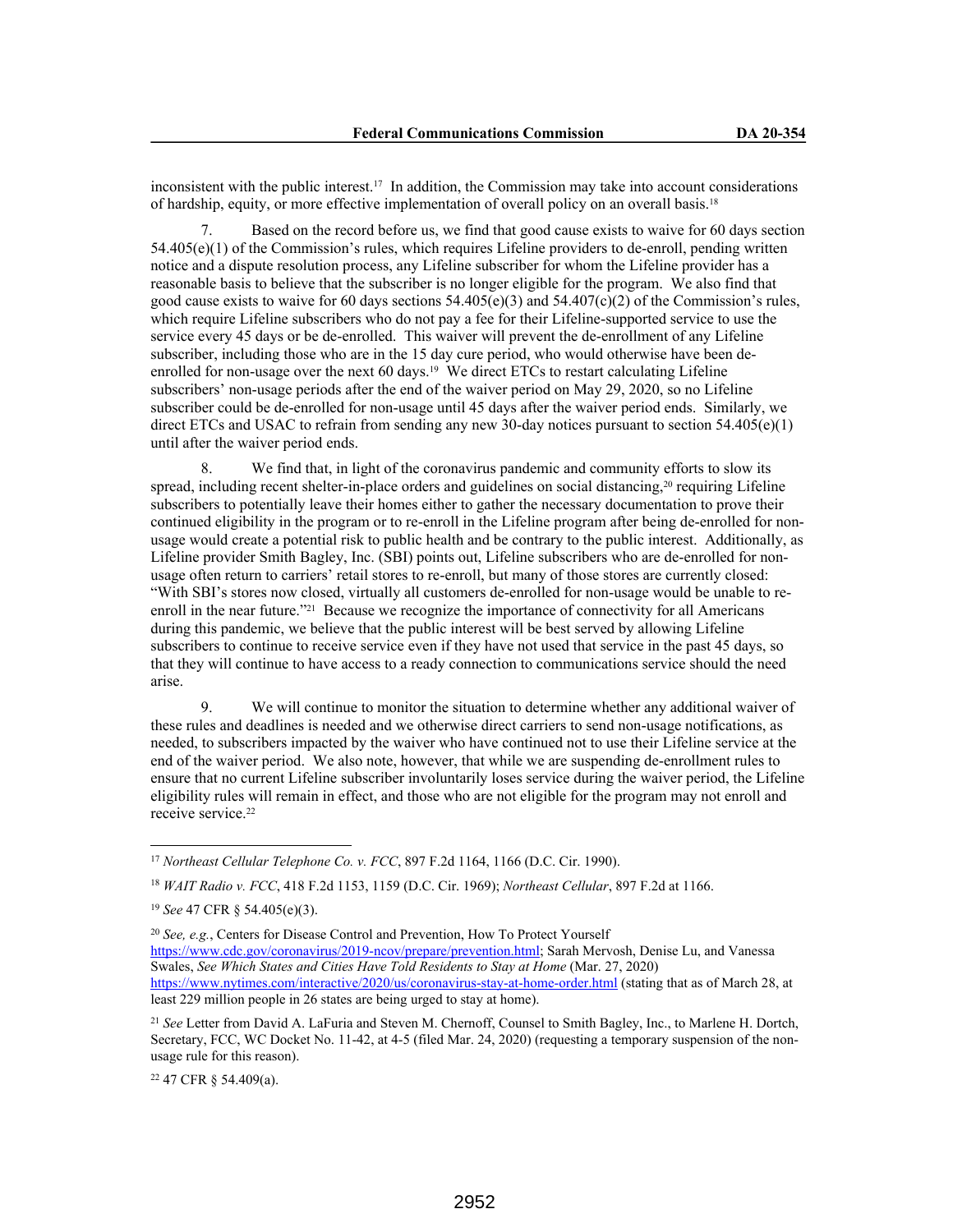10. For the same reasons that we conclude relief from the general de-enrollment and nonusage rules is warranted, we also conclude that it is appropriate to extend our recent waiver of Lifeline's recertification and reverification rules for the same duration.23 The circumstances necessitating the initial waiver of those rules and deadlines have not changed,<sup>24</sup> and it is therefore appropriate to extend relief to all Lifeline subscribers for the same period.

11. This waiver will prevent the de-enrollment of any Lifeline subscribers who would otherwise have been required to certify their continued eligibility to the National Verifier over the next 60 days. Because the National Verifier sends recertification notices to subscribers 90 days prior to their anniversary dates, this waiver will impact Lifeline subscribers with anniversary dates that fall on or between April 14, 2020 and August 27, 2020.25 Similarly, USAC also conducts a one-time reverification of eligibility for each existing Lifeline subscriber around the time that the National Verifier is hard launched in a state or territory. We direct USAC to not de-enroll any Lifeline subscriber for failure to successfully respond to a reverification documentation request for those subscribers with documentation deadlines falling on or before May 29, 2020. We also direct USAC to not open any new reverification documentation requests until after May 29, 2020 and to provide impacted subscribers a new opportunity to provide any necessary eligibility documentation after the end of the waiver period.

12. Since 2017, USAC has been conducting periodic, targeted reviews to identify and deenroll ineligible subscribers, deceased subscribers, subscribers in oversubscribed addresses, phantom subscribers, and duplicate subscribers.26 These reviews often require ETCs or subscribers to respond to inquiries and requests for documentation from USAC in the course of the review. These reviews remain a critical tool in combating waste, fraud, and abuse in the program. Due to this unprecedented nationwide public health crisis, we find that the benefits of these reviews are outweighed by the public interest for a limited period of time to ensure that low-income consumers stay connected during the coronavirus pandemic. We therefore direct USAC to pause until May 29, 2020 these periodic reviews, and to begin them again after the waiver period has ended. USAC should not involuntarily de-enroll any subscriber nor seek additional documentation from an ETC or subscriber as part of these reviews for 60 days.

13. Finally, we do not waive section 54.405(e)(5) of our de-enrollment rules, which requires a carrier to de-enroll a Lifeline subscriber upon the subscriber's request. Waiving this rule would frustrate the subscriber's intent to switch providers or otherwise change service and would force the subscriber to remain with a provider that is not providing the preferred service. Permitting these subscriber-requested de-enrollments to continue will preserve consumer choice.

14. *Preventing Waste, Fraud, and Abuse*. We are committed to guarding against waste, fraud, and abuse in the Universal Service Fund (USF) programs. Although we grant the limited waivers described herein, service providers remain otherwise subject to audits and investigations to determine compliance with Lifeline program rules and requirements. We will require USAC to recover funds that we discover were not used properly through its normal processes. We emphasize that we retain the discretion to evaluate the uses of monies disbursed through the USF programs and to determine on a caseby-case basis that waste, fraud, or abuse of program funds occurred and that recovery is warranted. Additionally, in the event we discover any improper activity resulting from our action today, we will subject the offending party to all available penalties at our disposal, and will direct USAC to recover funds, assess retroactive fees and/or interest, or both. We remain committed to ensuring the integrity of the Lifeline program and will continue to aggressively pursue instances of waste, fraud, or abuse under

<sup>23</sup> 47 CFR §§ 54.405(e)(4) and 54.410(f).

<sup>24</sup> *Lifeline Recertification and Reverification Waiver Order* at 3, para. 7

<sup>&</sup>lt;sup>25</sup> Any subscriber with an anniversary date prior to April 14, 2020 has already completed their 60-day recertification notice period prior to the adoption of this Order.

<sup>26</sup> *See 2019 Lifeline Order*, 34 FCC Rcd at 10895-96, 10925, paras. 21-23, 93.